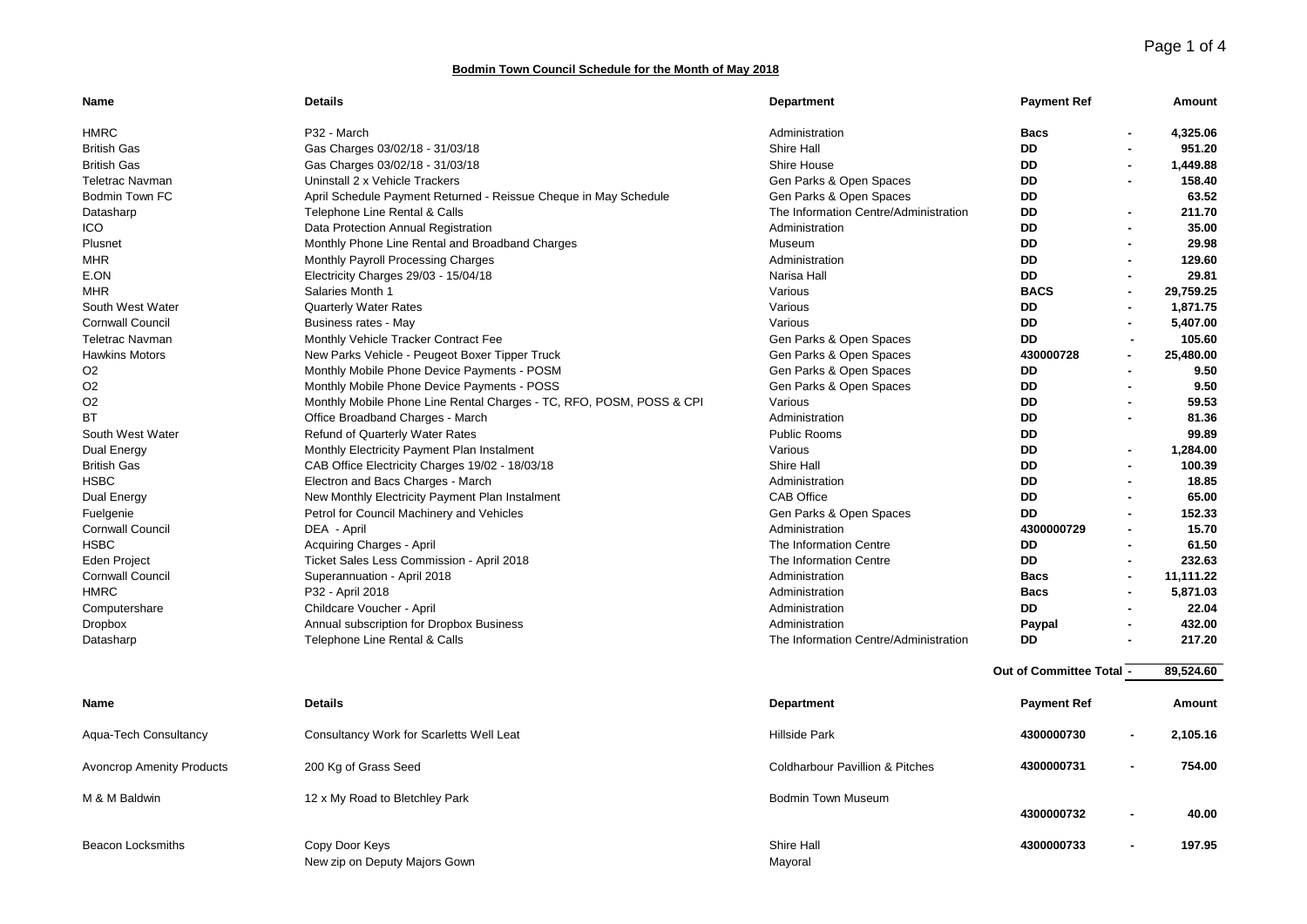Page 2 of 4

|                                               | To Support and Fix Lock on Mother & Baby Changing Room Door                                                                                                                                   | <b>Priory Toilets</b>                                                                                                                                 |            |                |          |
|-----------------------------------------------|-----------------------------------------------------------------------------------------------------------------------------------------------------------------------------------------------|-------------------------------------------------------------------------------------------------------------------------------------------------------|------------|----------------|----------|
| <b>Bodmin Nursery</b>                         | Compost for use at the Polytunnel<br>Shrubs for Volunteers - Harleigh Road Flower Bed                                                                                                         | Poorsfield<br>Gen Com Parks & Open Spaces                                                                                                             | 4300000734 |                | 96.00    |
| <b>Brandon Hire</b>                           | 1 x Days Hire of Plate Compactor<br>Hire of 22 x Fencing Panel for April                                                                                                                      | Lower Midway Road (Play Area)<br>Public Rooms                                                                                                         | 4300000735 |                | 255.49   |
| John Brady Agencies                           | Various Stock Items for BIC (Souvenirs)                                                                                                                                                       | The Information Centre                                                                                                                                | 4300000736 | ä,             | 349.28   |
| Complete Business Solutions Ltd               | Hand Towels x 5 packs<br>900 x 1500mm Dust Control Door Mat                                                                                                                                   | Shire House Complex<br>The Information Centre                                                                                                         | 4300000737 | ä,             | 137.40   |
| <b>BTE Services Ltd</b>                       | Sharps Disposal at Public Conveniences                                                                                                                                                        | <b>Public Conveniences</b>                                                                                                                            | 4300000738 |                | 169.92   |
| CATA                                          | <b>Annual Subscription</b>                                                                                                                                                                    | Courtroom Experience                                                                                                                                  | 4300000739 | $\blacksquare$ | 840.00   |
| Classic Fire Ltd                              | Annual Service of Fire Extinguishers & Replacement as necessary                                                                                                                               | Shire House Complex & Shire Hall                                                                                                                      | 4300000740 | ä,             | 654.00   |
| <b>Cornwall Association of Local Councils</b> | Training Course for Data Protection                                                                                                                                                           | Administration                                                                                                                                        | 4300000741 | $\blacksquare$ | 162.00   |
| Cornwall Council                              | Recharge of Added Years Contribution for Former Employee 2017/18<br>Occupational Health Assessment for member of staff                                                                        | Administration                                                                                                                                        | 4300000742 |                | 738.48   |
| <b>Cormac Solutions Ltd</b>                   | <b>Replacement Drain Covers</b><br>Rental of Parks Vehicle - April<br>To fit a new Battery to the Fiat Van<br>Fuel for Council Vehicles 03/04 - 20/04/18<br>Cleaning Contract Charges - April | Priory Car Park<br>Gen Com Parks & Open Spaces<br>Gen Com Parks & Open Spaces<br>Gen Com Parks & Open Spaces<br>Priory, Fairpark & Higher Bore Street | 4300000743 |                | 3,656.82 |
| Cornish Coffee Company Ltd                    | Filter Coffee for Shire House Complex                                                                                                                                                         | Shire House Complex                                                                                                                                   | 4300000744 | ×,             | 51.70    |
| Cornwall Window Cleaning                      | Cleaning of Tourist Info Centre Windows                                                                                                                                                       | The Information Centre                                                                                                                                | 4300000745 |                | 72.50    |
| <b>DWN Ltd</b>                                | Cornwall A-Z Visitors Maps & OS Maps for Resale<br>Devon, Cornwall & west Somerset Atlas Guide x 6                                                                                            | The Information Centre<br>The Information Centre                                                                                                      | 4300000746 |                | 245.35   |
| Davey Electrical Services Ltd                 | Repair to lights/track outside of Courtroom Exit                                                                                                                                              | Court 1 - Living Museum Experience                                                                                                                    | 4300000747 |                | 36.00    |
| Premier Forest Products Ltd                   | Repairing Fencing at the BLNR                                                                                                                                                                 | <b>Beacon Local Nature</b>                                                                                                                            | 4300000748 | $\blacksquare$ | 40.10    |
| Duchy Cash Systems Ltd                        | Boxes of Till Rolls                                                                                                                                                                           | The Information Centre                                                                                                                                | 4300000749 |                | 67.20    |
| E.On - Unmetered supplies                     | Street Light Electricity Charges - April                                                                                                                                                      | Priory and Fair Park                                                                                                                                  | 4300000750 | $\blacksquare$ | 71.85    |
| <b>Forestry Commission</b>                    | 2 x 25ft Christmas Tree                                                                                                                                                                       | Mount Folly and St Lawrence's Church Clock                                                                                                            | 4300000751 |                | 720.00   |
| Geoffrey Harris Tyres Ltd                     | Repair front tyre to John Deere                                                                                                                                                               | Gen Com Parks & Open Spaces                                                                                                                           | 4300000752 |                | 60.00    |
| Goldeneye                                     | Goldeneye Cornwall Guidebook x5                                                                                                                                                               | The Information Centre                                                                                                                                | 4300000753 | ä,             | 50.97    |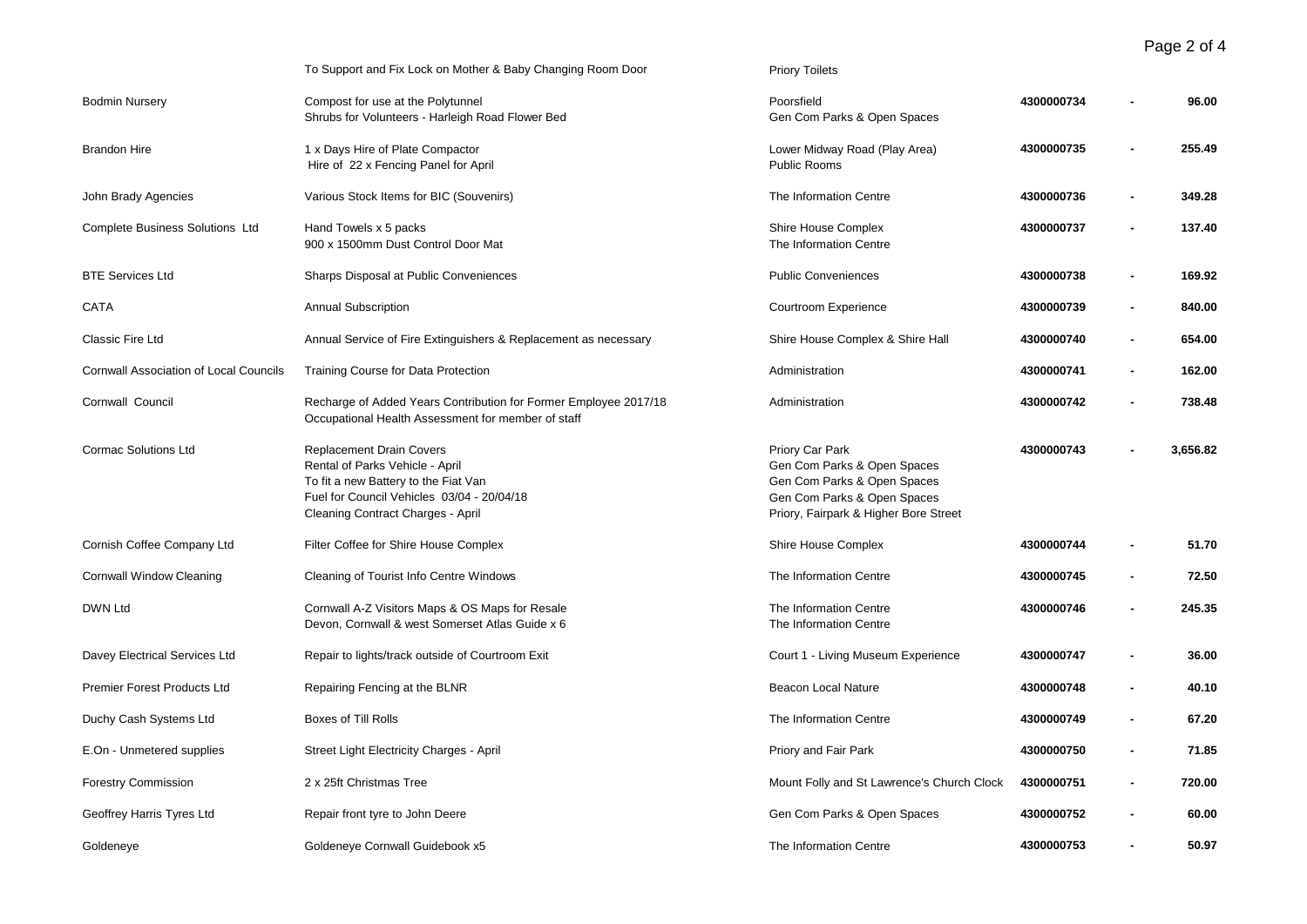Page 3 of 4

| <b>Handbell Ringers</b>            | Performance at Mayor Choosing Ceremony                                                                                                          | Mayoral                                                                                  | 4300000754 |                | 50.00     |
|------------------------------------|-------------------------------------------------------------------------------------------------------------------------------------------------|------------------------------------------------------------------------------------------|------------|----------------|-----------|
| M Hayes                            | 55 Cornish Stickers for Resale                                                                                                                  | The Information Centre                                                                   | 4300000755 |                | 30.25     |
| Hewaswater Scaffolding Ltd         | Scaffolding Above Doorways to Museum and BCA Rooms - March                                                                                      | Public Rooms                                                                             | 4300000756 |                | 127.60    |
| HSBC Bank plc                      | Quarterly Charge for HSBC Premier Discretionary Management Service (Jan-March)                                                                  | Administration                                                                           | 4300000757 |                | 2,067.94  |
| Jack Kingdon Plant Hire            | 16 Tons of Top Soil for the New Cemetery                                                                                                        | <b>General Cemeteries</b>                                                                | 4300000758 |                | 192.00    |
| Jewson Limited                     | <b>Brenton Padbolt</b><br><b>Fencing Nails</b><br>Postcrete, WD40 and Tarpaulin                                                                 | <b>Coldharbour Pavillion &amp; Pitches</b><br>Beacon Local Nature<br>Skate Park/Workshop | 4300000759 |                | 53.12     |
| <b>Kestrel Guards</b>              | Guard Cover for Room Bookings 14/04 - 11/05/18<br>Night Patrols for Fairpark from 11/05/18 to 20/05/18<br>Mobile Guard patrols 20/04 - 05/05/18 | Shire House Complex<br>Fair Park<br>Narisa Hall                                          | 4300000760 |                | 326.40    |
| <b>LAVAT Consulting Ltd</b>        | Professional VAT Advice                                                                                                                         | <b>Hillside Park</b>                                                                     | 4300000761 |                | 1,080.00  |
| The Lighthouse                     | Bulbs for in Courtroom Experience                                                                                                               | Courtroom Experience                                                                     | 4300000762 |                | 9.75      |
| Lockshop Warehouse Ltd             | 24 x Locks for Various Sites                                                                                                                    | <b>Various Sites</b>                                                                     | 4300000763 |                | 349.32    |
| <b>Mailing Systems Ltd</b>         | 2 x Ink for the Franking Machine                                                                                                                | Administration                                                                           | 4300000764 |                | 249.48    |
| Mason Kings                        | John Deere H180 and Loader for 4R Series and Muck Forks                                                                                         | Gen Com Parks & Open Spaces                                                              | 4300000765 | $\blacksquare$ | 31,662.00 |
| Mill Autoquip                      | Plastic Padding Super Steel Epoxy Weld                                                                                                          | Gen Com Parks & Open Spaces                                                              | 4300000766 |                | 7.19      |
| <b>Mole Valley Farmers</b>         | 1 x Wire Cutters                                                                                                                                | Gen Com Parks & Open Spaces                                                              | 4300000767 |                | 19.32     |
| Pegasus Printers                   | Site Visit Risk Assessment Forms and Weed Killing Record Sheets                                                                                 | Gen Com Parks & Open Spaces                                                              | 4300000768 |                | 126.00    |
| Playsafety Ltd                     | Operational Playground Inspection Course & Exam                                                                                                 | Gen Com Parks & Open Spaces                                                              | 4300000769 |                | 753.00    |
| Trade UK                           | <b>HM Metal Paint</b><br>Waterproofs, Safety Boots, Black paint & Gloss<br>Protective Masks, Sandpaper, Gloves and 4 paintbrushes               | Priory Park (Play Area)<br>Gen Com Parks & Open Spaces<br>Narisa Hall                    | 4300000770 |                | 377.60    |
| G4S Cash Solutions (UK) Limited    | Cash Processing and Collections Charges June 2018                                                                                               | Priory Car Park                                                                          | 4300000771 |                | 385.72    |
| Shaw & Sons Ltd                    | 10 x Green A4 Minute Binders                                                                                                                    | Administration                                                                           | 4300000772 |                | 820.69    |
| SUEZ Recycling and Recovery UK Ltd | Trade and Recycling Waste Collections - April                                                                                                   | Shire House Complex                                                                      | 4300000773 |                | 90.07     |
| <b>SLCC Enterprises Ltd</b>        | To Advertise DCE Position using the 4 Week Gold Recruitment Package                                                                             | Administration                                                                           | 4300000774 |                | 384.00    |
| South West Loos                    | Hire of Portable Toilet Unit and 2 x Service Visits - April                                                                                     | Flowerbeds and Floral Displays                                                           | 4300000775 |                | 52.80     |
| Stable Art                         | To Frame 2 Honoured Citizen Certificates                                                                                                        | Mayoral                                                                                  | 4300000776 |                | 40.00     |